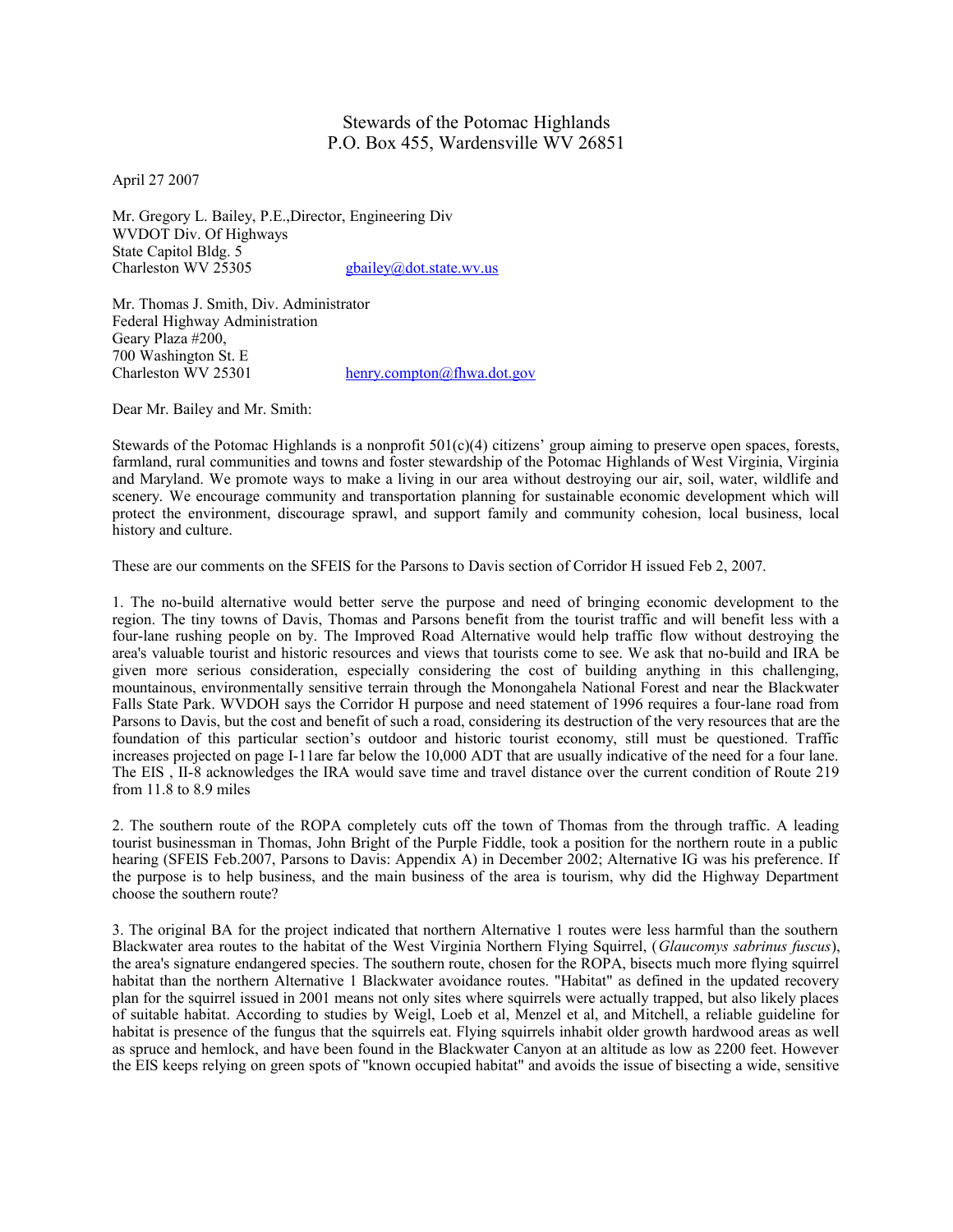area of habitat. We also question the SFEIS emphasis on the distinction between "suitable" and "highly suitable" habitat, shown in Exhibit II-3, especially since the trapping evidence shows squirrels are inhabiting some areas merely classed as "suitable."

4. The EIS gives, as the principal reason for eliminating the Alternative 1 northern routes, WVDOH's estimates of earthmoving borrow and waste. As Pam Moe's comment letter for Corridor H Alternatives on the December 2002 SFEIS points out, WVDOH estimates on Section 16, Elkins to Kerens, turned out to be three or four times too low. The response did not indicate how WVDOH has improved their estimating methodology for this section, but cited only the consultation process with other agencies. Alternative 1 variations were eliminated based on requirements for left turns. If WVDOH can build enormous bridges in Baker, Hardy County, and the planned span over the Blackwater on the southern ROPA route, they can safely address left turn situations on the northern routes of Alt. 1 while conserving wildlife habitat.

5. The EIS asserts, on page III-48, that the greatest effects on the squirrel would be during the first phase of construction. This statement fails to address a serious, longterm issue: bisecting of the habitat. The EIS says that new information about the West Virginia Northern Flying Squirrel has been studied, but apparently this does not include the report of Weigl, et al, 2002, "Study of the northern flying squirrel populations along the Cherohala Skyway" which says the flying squirrels will not cross a road. No studies have been done directly for the West Virginia Northern Flying Squirrel by U.S. Fish and Wildlife Service or WVDOH as a follow-up to this report. The only other relevant study in the BO, by K. Vernes in 2001, shows that a related species in Canada glides an average of 16-82 feet and a maximum of 148 feet, which would make it impossible for them to "fly" across a four-lane. Weigl in studies in 1999 and 2002 notes the heavy skin flaps make crawling awkward for the Blackwater area flying squirrels, and paved roads are a magnet for their predators. The only evidence cited in the BO to refute Weigl is an unpublished 2002 letter from Dr. Edwin Michael to Snowshoe area landowner James Ham, saying that a Northern WV Flying Squirel apparently crossed a cleared power line right of way—not a paved road.

The proposed bifurcations on the southern route around Middle Run will not preserve habitat. Since flying squirrels will not cross a road, the bifurcation instead will create a larger no-squirrels-land and isolate two small populations north of the route from mates and food sources, leading to the populations' possible extinction.

6. Additional pressures plague the flying squirrels these days, including global climate change, more mining, industrial wind turbine building, second home development, and timbering. Construction of a recent local cell phone tower, for example, usurped 10 acres of flying squirrel habitat. If a 4-lane Corridor H brings in more mining and timbering, these secondary effects would cause additional harm to squirrel habitat. We don't believe the EIS has given proper study to the cumulative and secondary impacts of Corridor H on the squirrel population, and for that matter, on other wildlife, streams and historic resources.

Because new information on flying squirrel habitat has yet to be examined, and because the EIS was not posted on the WVDOH website, we ask for a 90 day extension of the comment period to include and elaborate on the latest research on West Virginia Northern Flying Squirrels and any other related species. We incorporate by reference the April 23 2007 comments of Friends of Blackwater Canyon to U.S. Fish and Wildlife Service regarding the proposed de-listing of the West Virginia Northern Flying Squirrel from the endangered list. Those comments are attached to the email copy of this letter, not to the paper copy. Both Corridor H and the proposed de-listing, which would remove legal protections, are threats to this valuable animal and the interrelated issues need to be clarified.

We request that the final EIS be accessible electronically via the WVDOH Corridor H website. We also request that an email address or website be listed on the WVDOH and FHWA websites where the public can post comments. The web addresses also need to be listed on any further EIS paper documentation that is issued.

Stewards appreciates this opportunity to comment on the Corridor H Davis to Parsons EIS and we are interested in further coordination and comment on any section of Corridor H with the WVDOH. Please send notices to: Paul Burke, President; Stewards of the Potomac Highlands, P.O. Box 455, Wardensville WV 26851. We would appreciate receiving the six month Corridor H status reports at our post office box address.

Paul Burke, President Stewards of the Potomac Highlands [Stewards@NumbersInstitute.com](mailto:Stewards@NumbersInstitute.com)